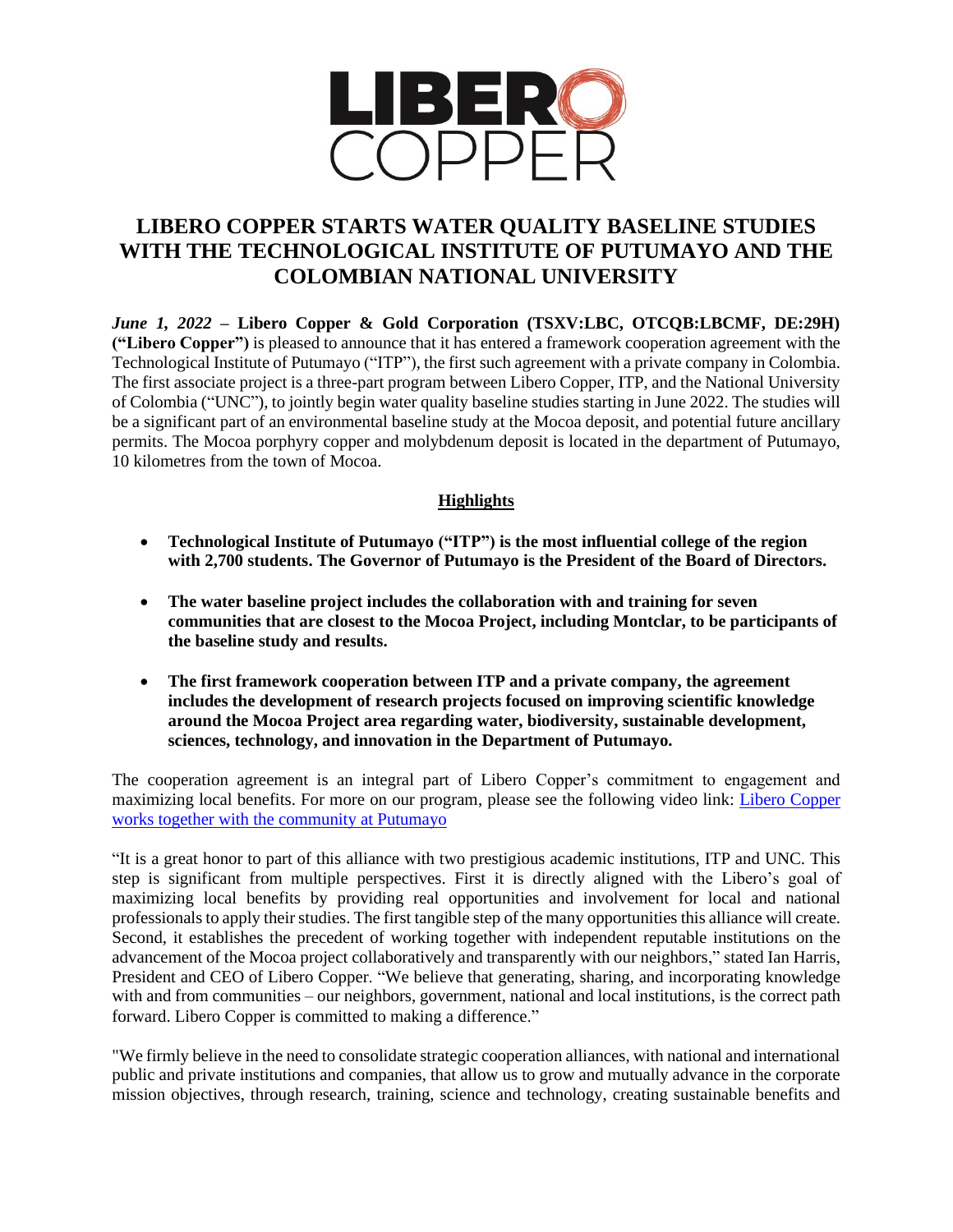environmental, social, economic and cultural development, contributing to the solutions and changes that our environment and the planet demand today," commented Miguel Ángel Canchala, Dean of the Technological Institute of Putumayo.

The Technological Institute of Putumayo was founded in 1992 by the then Governor of Putumayo focusing on the following technological careers: Environmental Technology, Forestry, Mining, Programming and Systems, Administration and Systematized Accounting. ITP is a public institution of higher education, committed to regional development, dedicated to the training of technicians, technologists, and professionals in the transformation of their environment.

The National University of Colombia is a national level Colombian public university, founded on September 22, 1867. It is the most important and representative university in Colombia for its tradition, prestige, quality and selectivity. The Mines Department was founded in 1886 at the Medellin campus.

## *About the Mocoa Porphyry Copper-Molybdenum Deposit*

The Mocoa deposit is located in the department of Putumayo, 10 kilometres from the town of Mocoa. Libero Copper's district scale holdings cover over  $1,000 \text{ km}^2$  encompassing most of the Jurassic porphyry belt in southern Colombia. Mocoa was discovered in 1973 when the United Nations and the Colombian government conducted a regional stream sediment geochemical survey. Between 1978 and 1983, an exploration program was carried out that consisted of geological mapping, surface sampling, ground geophysics (IP, magnetics), 31 diamond drill holes totaling 18,321 metres and metallurgical test work cumulating in a positive pre-feasibility study (the pre-feasibility study is historical in nature only and should not be relied upon as it is not NI 43-101 compliant). B2Gold subsequently executed diamond drill programs in 2008 and 2012.

A pit constrained inferred resource at Mocoa contains 636 million tonnes of 0.45% copper equivalent  $(0.33\%$  Cu and  $0.036\%$  Mo)<sup>1</sup> generated using \$3/lb Cu and \$10/lb Mo, containing 4.6 billion pounds of copper and 511 million pounds of molybdenum. The Mocoa deposit appears to be open in both directions along strike and at depth. Current work on the property has identified additional porphyry targets including the possible expansion of known mineralization which will receive additional follow-up drilling in 2022.

The Mocoa deposit is situated in the Eastern Cordillera of Colombia, a 30-kilometre-wide tectonic belt underlain by volcano-sedimentary, sedimentary and intrusive rocks that range in age from Triassic-Jurassic to Quaternary and by remnants of Paleozoic metasediments and metamorphic rocks of Precambrian age. This belt hosts several other porphyry-copper deposits in Ecuador, such as Mirador (438 million tonnes measured and indicated at  $0.61\%$  Cu and 235 million tonnes inferred at  $0.52\%$  Cu)<sup>3</sup>, San Carlos (600 million tonnes inferred at  $0.59\%$  Cu)<sup>3</sup>, Panantza (463 million tonnes inferred at  $0.66\%$  Cu)<sup>4</sup> and Solaris' Waritza, located in Ecuador.

Copper-molybdenum mineralization is associated with dacite porphyry intrusions of the Middle Jurassic age that are emplaced into andesitic and dacitic volcanics. The Mocoa porphyry system exhibits a classical zonal pattern of hydrothermal alteration and mineralization, with a deeper central core of potassic alteration overlain by sericitization and surrounded by propylitization. Mineralization consists of disseminated chalcopyrite, molybdenite and local bornite and chalcocite associated with multiphase veins, stockwork and hydrothermal breccias. The Mocoa deposit is roughly cylindrical, with a 600 metre diameter. Highgrade copper-molybdenum mineralization continues to depths in excess of 1,000 metres.

<sup>2</sup> Technical Report "Mocoa Copper-Molybdenum Project" dated effective November 1, 2021

<sup>3</sup> Technical Report: "Mirador Copper-Gold Project 30,000 TPD Feasibility Study" dated effective April 3, 2008

<sup>4</sup> Technical Report: "Preliminary Assessment Report Panantza & San Carlos Copper Project" dated effective October 30, 2007